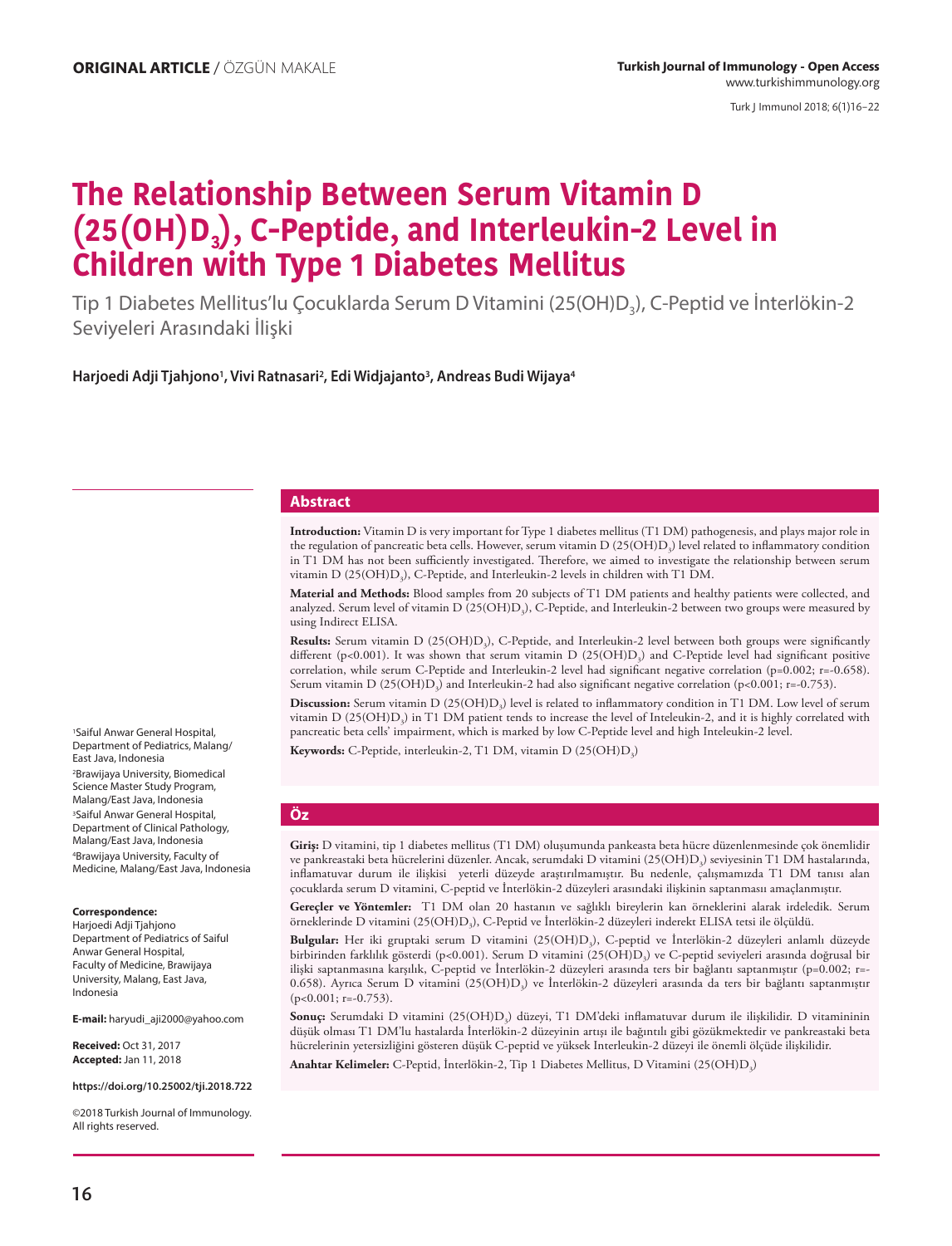## **Introduction**

Type 1 diabetes mellitus (T1 DM) is one of the most common autoimmune diseases in children (5–10% cases), and it is characterized by the destruction of pancreatic beta cells, resulting in absolute insulin deficiency. Loss of tolerance to self antigens (central and peripheral tolerance defect) is related to the destruction of pancreatic beta cells in T1 DM.**[\[1\]](#page-6-0)** Active form of vitamin D is responsible to prevent T1 DM occurrence, by modifying T cell differentiation, modulating dendritic cell activity, inducing cytokine secretion and promoting T regulator cell.**[\[2\]](#page-6-0)**

Interleukin-2 (IL-2) is one of the most dominant proinflammatory cytokine that is related to T1 DM. It activates natural killer cells and also cytotoxic T cells to destroy target cells.**[\[3\]](#page-6-0)** Low activity of vitamin D might cause pancreatic beta cells' functional defect, and cytokine imbalance (pro-inflammatory cytokines are dominant). C-Peptide level is highly related to pancreatic beta cell function. Therefore, low level of C-Peptide in a patient with T1 DM might indicate that most of pancreatic beta cells (70–90%) are impaired.**[\[4\]](#page-6-0)**

Vitamin D is very important for pathogenesis of T1 DM and plays a major role in the regulation of pancreatic beta cells. Low activity of vitamin D might be influenced by a genetic factor such as synthesis defect and vitamin D receptor (VDR) polymorphism, and also by environmental factors.**[\[5\]](#page-6-0)** Many studies have consistently shown that vitamin D profile is highly correlated with autoimmune diseases. However, circulating vitamin  $D(25(OH)D<sub>3</sub>)$ levels related to inflammatory condition in T1 DM has not been sufficiently investigated. Therefore, it is important to investigate the relationship between serum vitamin D  $(25(OH)D<sub>3</sub>)$ , C-Peptide, and Interleukin-2 levels in children with T1 DM. We aimed to assess the impact of vitamin D level on immunological status, and metabolic control of T1DM patients.

## **Material and Methods**

#### **Samples Collection**

Patients were recruited from outpatient clinic of the Department of Pediatrics (Endocrinology Division), Saiful Anwar Public Hospital, Malang, Indonesia in the period from January to March 2017. They were asked to participate in this study during their initial visit to

the outpatient clinic, by allowance of their parents. Informed consents were received from parents. All new patients that are diagnosed with T1 DM according to American Diabetes Association criteria were eligible for participating in this study. The mean age of 20 T1 DM patients was 12.1±3.1 years old (ranging from 1 y.o. to 18 y.o.). All subjects with autoimmune diseases (Systemic Lupus Erythematosus, Noonan Syndrome), infectious diseases (tuberculosis, sepsis, HIV), abnormal liver and renal function, and history of previous vitamin D therapy for at least 1 month were excluded. The mean age of 20 healthy individuals (control group) was 10.55±2.64 years old (ranging from 1 y.o. to 18 y.o.). All subjects with abnormal liver and renal function, previous history of diabetes, previous vitamin D therapy for at least 1 month, and autoimmune diseases were excluded.

All blood samples were collected during the initial visit, and the serum level of vitamin  $D(25(OH)D<sub>3</sub>)$ , C-Peptide, and Interleukin-2 were measured in both groups. Each patient underwent blood sampling after 8 hours of fasting, during the initial visit in the morning. Three mL of venous blood were taken from each patient by sterile heparinized tubes. Blood plasma was stored at -20°C until all samples were collected. The study protocol was approved by the medical ethical committee of the Saiful Anwar Public Hospital. The ethical clearance was approved by Regional Medical Sciences Research Ethics Committee of Faculty of Medicine, Brawijaya University. All patients were on insulin treatment, based on standard therapy for T1 DM.

#### Vitamin D (25(OH)D<sub>3</sub>) Serum Level Measurement

Serum level of circulating vitamin  $D(25(OH)D<sub>3</sub>)$  was measured in ng/mL at 450 nm wavelength by means of Alegria Human Vitamin D ELISA Kit (ORG 270), made in Orgentec. Indirect ELISA (Enzyme Link Immuno Sorbent Assay) was performed to measure the level of vitamin D  $(25(OH)D<sub>3</sub>)$  in all samples. Biotin solution 25-D (1 mL) was added into all sample's tube and then mixed using vortex for 10 seconds. A hundred μL of Dilution Callibrator was added to each well. All samples (100 μL of each samples) were also added to each well and covered using adhesive strip. After antigen had been coated to micro plate, it was incubated for 2 hours at room temperature. Then, the coating solution was removed and the plate was washed using Wash Buffer (3 times). Human Conjugate (200 mL monoclonal antibody) was added to each well and incubated for 2 hours at room temperature. New adhesive strip was used to cover it. The plate was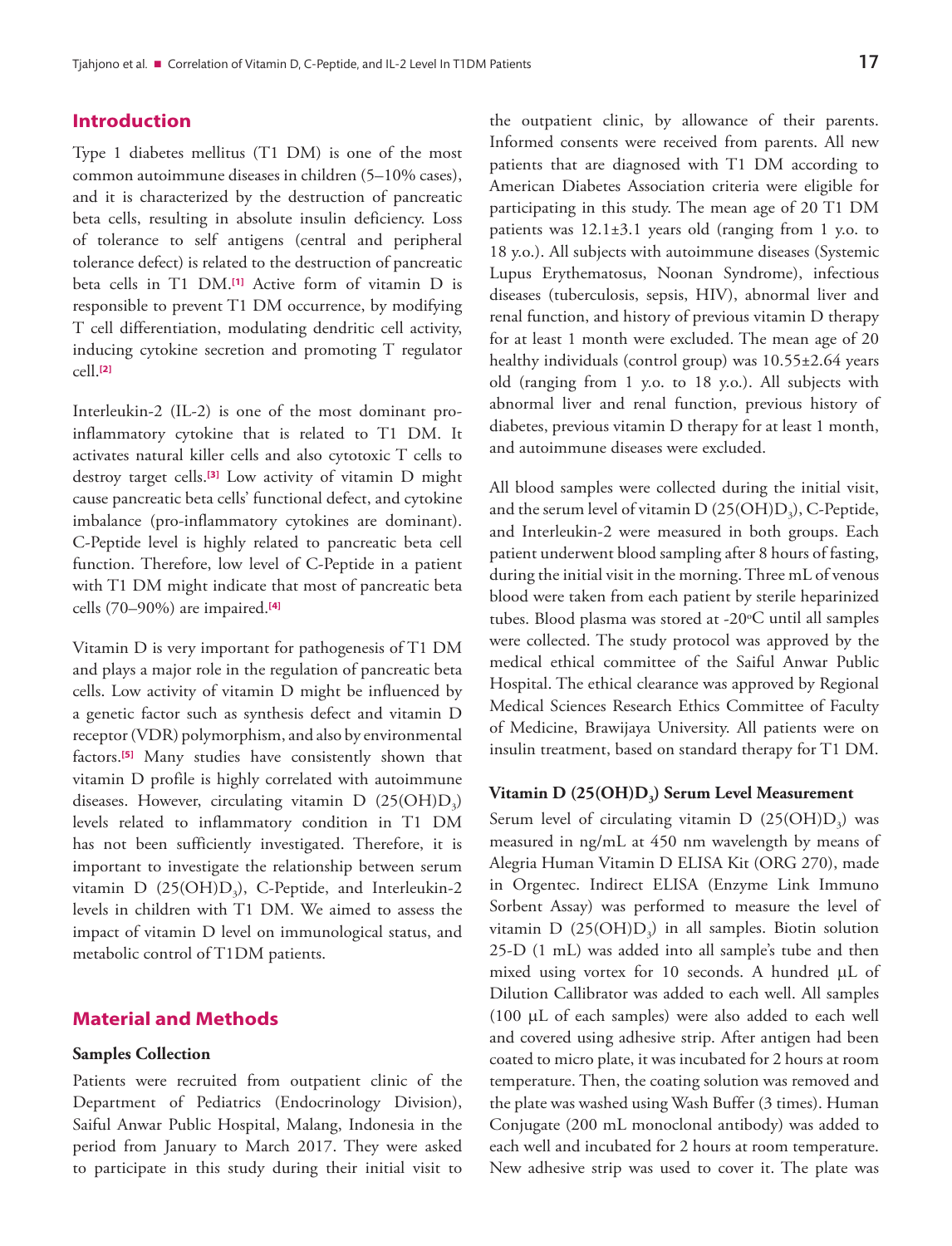washed two times using PBS-Tween. Substrate solution (200 μL) was added to each well, incubated for 20 minutes at room temperature. At last, 50 μL of stopping solution (NAOH 3M) was added. The result was read by observing the optical density at 450 nm using plate reader (normal circulating vitamin D level  $=$  >30 ng/mL, vitamin D insufficiency =  $20-30$  ng/mL, vitamin D deficiency =  $<$ 20 ng/mL).

### **C-Peptide Serum Level Measurement**

Serum level of C-Peptide was measured in ng/mL at a 450 nm wavelength by means of Immulite 2000 C-Peptide Assay (L2KPEP2), made in Sevron, USA. Indirect ELISA (Enzyme Link Immuno Sorbent Assay) was performed to measure the level of C-Peptide in all samples. As many as 100 μL of Assay Diluent was added to each well. All samples (100 μL of each sample) were also added to each well and covered using adhesive strip. After antigen had been coated to micro plate, it was incubated for 2 hours at room temperature. Then, the coating solution was removed and the plate was washed using Wash Buffer (3 times). Human Conjugate (200 ml monoclonal antibody) was added to each well and incubated for 2 hours at room temperature. New adhesive strip was used to cover it. The plate was washed two times using PBS-Tween. Substrate solution (200 μL) was added to each well, incubated for 20 minutes at room temperature. At last, 50 μL of stopping solution (NAOH 3M) was added. The result was read by observing the optical density at 450 nm using plate reader (normal fasting C-Peptide level=0.9–7.1 ng/mL).

## **Interleukin-2 Serum Level Measurement**

Serum level of Interleukin-2 (IL-2) was measured in pg/ mL at 450 nm wavelength by means of Human IL-2 Quantikine ELISA Kit, made in R&D Systems. Indirect ELISA (Enzyme Link Immuno Sorbent Assay) was performed to measure the level of IL-2 in all samples. A 100 μL of Assay Diluent RD1W was added to each well. All samples (100 μL of each sample) were also added to each well and covered using adhesive strip. After antigen had been coated to micro plate, it was incubated for 2 hours at room temperature. Then, the coating solution was removed and the plate was washed using Wash Buffer (3 times). Human IL-2 Conjugate (200 ml monoclonal anti IL-2, antibodies against recombinant human IL-2) was added to each well and incubated for 2 hours at room temperature. New adhesive strip was used to cover it. The plate was washed 2 times using PBS-Tween. Substrate solution (200 μL) was added to each well, incubated for 20

minutes at room temperature. At last, 50 μL of stopping solution (NAOH 3M) was added. The result was read by observing the optical density at 450 nm using plate reader.

#### **Statistical Analysis**

Statistical analysis was conducted by SPSS software (17.0). Serum vitamin D, C-Peptide, and Interleukin-2 levels between groups were analyzed by using Independent T-Test; to find out whether the level of serum vitamin D, C-Peptide, and Interleukin-2 between two groups were significantly different. The correlation between serum vitamin D and C-Peptide level, vitamin D and Interleukin-2 level, C-Peptide and Interleukin-2 level were analyzed by using Pearson correlation test. Data was analyzed at 95% confidence interval ( $\alpha$ =0.05).

#### **Results**

#### **Subject Characteristics**

Subject characteristics such as sex, age, duration of disease (T1 DM), insulin dose, complete blood count result (hemoglobin, leukocyte, thrombocyte), renal function test, liver function test, glutamic acid decarboxylase autoantibodies test (GAD test), blood glucose selfmonitoring frequency, and nutritional status (age and insulin dose was listed as mean±standard deviation) was shown in Table 1. The study included 40 subjects with age ranged from 5–15 years old, that were divided into two groups (20 subjects in T1 DM group and 20 subjects in control group). The average age in T1 DM group was 12.1±3.1, and the average age in control group was 10.55±2.64. Subjects from this study were 35% male and 65% female. Nutritional status of subjects in T1 DM group (65% subjects) were mostly in a good nutrition. But, there was equal proportion of nutritional status between good and under nutrition, in control group. While all T1 DM patients had GAD+ (autoimmune marker for T1 DM), none of healthy persons had it. Most T1 DM patients (18 (90%) subjects) had normal body mass index (BMI) between 18.5–25. All subjects (T1 DM patients and healthy persons) had normal complete blood count, liver function test and renal function test.

## Vitamin D (25(OH)D<sub>3</sub>), C-Peptide, and Interleukin-2 **Serum Level**

Independent T-test was performed based on normality test, the collected data was normally distributed. It was also found that serum vitamin  $D$   $(25(OH)D<sub>3</sub>)$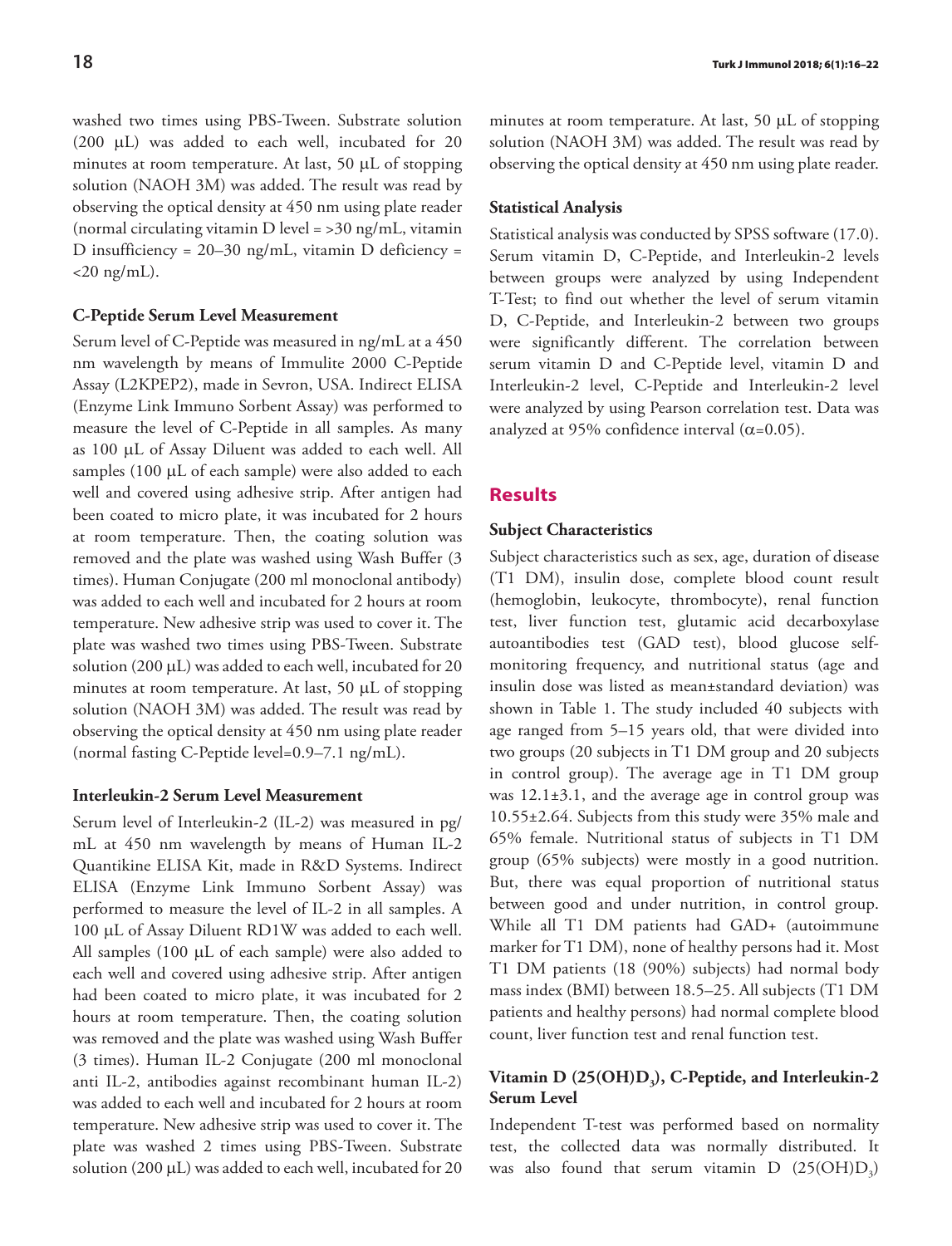| <b>Characteristics</b>                               |                       | Type 1 DM<br>$(n=20)$ | Control<br>$(n=20)$ |
|------------------------------------------------------|-----------------------|-----------------------|---------------------|
| Age (years)                                          |                       | $12.1 \pm 3.10$       | $10.6 + 2.64$       |
| Age Distribution<br>(years old)                      | $<$ 5 y.o             | 0                     | 0                   |
|                                                      | 5-10 y.o              | 6/20                  | 11/20               |
|                                                      | 11-15 y.o             | 11/20                 | 9/20                |
|                                                      | >15 y.o               | 3/20                  | 0                   |
| Sex                                                  | Male                  | 7/20                  | 7/20                |
|                                                      | Female                | 13/20                 | 13/20               |
| <b>Nutritional Status</b>                            | <b>Over Nutrition</b> | 2/20                  | 0                   |
|                                                      | Good<br>Nutrition     | 13/20                 | 10/20               |
|                                                      | Under<br>Nutrition    | 5/20                  | 10/20               |
| <b>Body Mass Index</b>                               | < 18.5                | 0                     | 0                   |
|                                                      | 18.5-25               | 18/20                 | 20/20               |
|                                                      | >25                   | 2/20                  | 0                   |
| Duration of T1 DM<br>(years)                         |                       | $3.85 \pm 1.30$       |                     |
| Insulin Dose IU/<br>kg/d)                            |                       | $1.18 + 0.25$         |                     |
| <b>Blood Glucose</b><br>Self Monitoring<br>Frequency | 1-2 times/day         | 20/20                 |                     |
|                                                      | >2 times day          | 0                     |                     |
| Hemoglobin<br>(g/dL)                                 |                       | 12.19±0.55            | 12.48±0.55          |
| Leukocyte<br>(number/mm <sup>3</sup> )               |                       | 8925±528              | 7871±1151           |
| Thrombocyte<br>(count/mm <sup>3</sup> )              |                       | 347250±27082          | 312650±29805        |
| Urea (mg/dL)                                         |                       | 24.24±3.87            | 24.32±3.26          |
| Creatinine<br>(mq/dL)                                |                       | $0.60 \pm 0.10$       | $0.59 \pm 0.10$     |
| SGOT (U/L)                                           |                       | $30.35 \pm 3.15$      | 29.45±2.90          |
| SGPT (U/L)                                           |                       | $30.65 \pm 2.11$      | 31.85±3.06          |
| GAD + subject                                        |                       | 20/20                 | 0/20                |

**Table 1.** Subject Characteristics

Over Nutrition: >110% of Ideal Body Weight ; Good Nutrition: 90%-110% of Ideal Body Weight; Under Nutrition: <70% of Ideal Body Weight

(20.82±5.53 vs 33.14±2.17) (Figure 1), C-Peptide (0.27±0.12 vs 3.26±1.08) (Figure 2), and Interleukin-2 levels (1566.00±432.39 vs 187.50±39.59) (Figure 3) between T1 DM and control group were significantly different (p<0.001). The level of serum vitamin D  $(25(OH)D<sub>3</sub>)$  and C-Peptide in T1 DM patients was lower than that in control group. On the other hand, the level of Interleukin-2 in T1 DM patients was higher than that in control group.



**Figure 1.** Mean Vitamin D (25(OH)D3) levels in patients with type 1 diabetes mellitus patients and Control Group p<0.001.







**Figure 3.** IL-2 Levels in Type 1 Diabetes Mellitus patients and Control Group (p<0.001).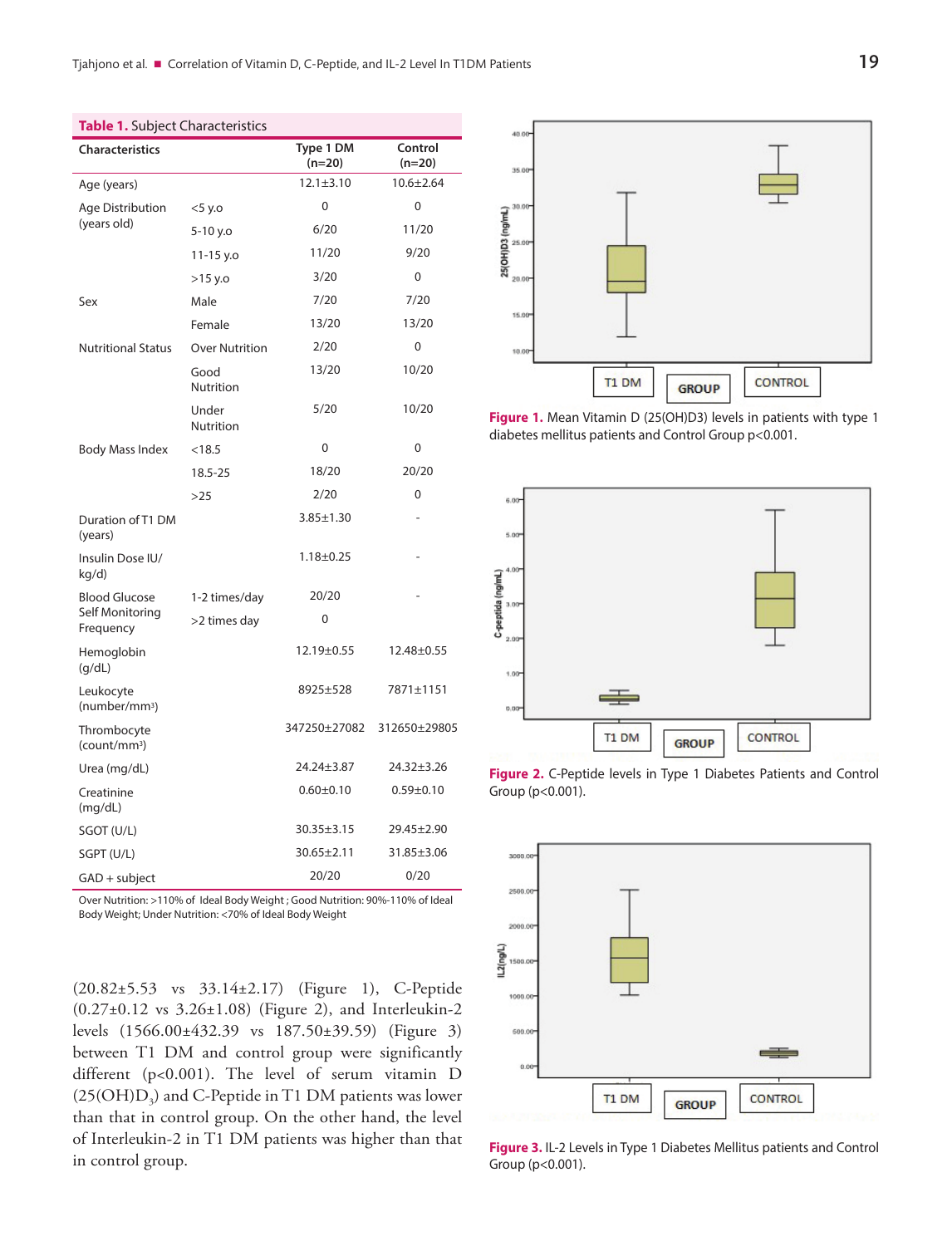## Correlation Between Vitamin D (25(OH)D<sub>3</sub>), **C-Peptide, and Interleukin-2 Serum Level in Children with Type 1 Diabetes Mellitus**

Figure 4 showed that serum vitamin  $D(25(OH)D<sub>s</sub>)$  and C-Peptide level had significantly positive correlation in children with T1 DM ( $p<0.001$ ;  $r=+0.961$ ). On the other hand, serum C-Peptide and IL-2 level had significant negative correlation in children with type I diabetes mellitus (p= $0.002$ ; r= $-0.658$ ) (Figure 5). Serum levels of vitamin  $D(25(OH)D<sub>3</sub>)$  and IL-2 had also significant negative correlation in children with T1 DM (p<0.001; r=-0.753) (Figure 6).



**Figure 4.** Correlation Between Vitamin D (25(OH)D3) and C-Peptide Levels in Children with Type 1 Diabetes Mellitus (p<0.001; r=+0,961).



**Figure 5.** Correlation Between C-Peptide and IL-2 Level in Children with Type 1 Diabetes Mellitus (p=0.002; r=-0,658).



**Figure 6.** Correlation Between Serum Vitamin D (25(OH)D3) and IL-2 Levels in Children with Type 1 Diabetes Mellitus (p<0.001: r=-0,753).

## **Discussion**

Vitamin D deficiency might play major role in the pathogenesis of T1 DM. It is influenced by genetic and also environmental factor.**[\[2\]](#page-6-0)** The most responsible gene that associated with T1 DM is HLA gene class II, which is located in chromosome 6p21.3. HLA-DR and HLA-DQ locus in class II region have a very strong risk, in association with T1 DM pathogenesis. Non-HLA locus such as INS and CTLA-4 also influence genetic susceptibility in T1 DM patients.**[\[5\]](#page-6-0)** Deterioration of vitamin D synthesis might be associated with age, liver disease, melanin pigment, skin lesion, and exposure intensity. Malabsorption and obesity can also cause the decrease of vitamin D bioavailability, in which vitamin D is easily sequestered in adipose tissue. Vitamin D catabolism might increase because of medications such as anti-convulsant, glucocorticoid, and certain types of antiretroviral therapy.**[\[6\]](#page-6-0)**

In Holland, about 60–84% children with T1 DM has vitamin D deficiency.**[\[7\]](#page-6-0)** The number of T1 DM patients with vitamin D deficiency has also been increased to the prevalance of 90.6% in Qatar.**[\[8\]](#page-6-0)** Vitamin D serum levels in Australian T1 DM patients were found to be lower than that of healthy patients.**[\[9\]](#page-6-0)** Cross sectional study upon 128 patients with T1 DM in America, showed that 15% patient had vitamin D deficiency, 61% patient had vitamin D insufficiency, and only 24% patient had sufficient vitamin D level.**[\[10\]](#page-6-0)** Consistent with the result of previous study, this research also showed that 60% patient with T1 DM had vitamin D deficiency, while 30% patient had vitamin D insufficiency, and only 10% of patients had sufficient vitamin D level.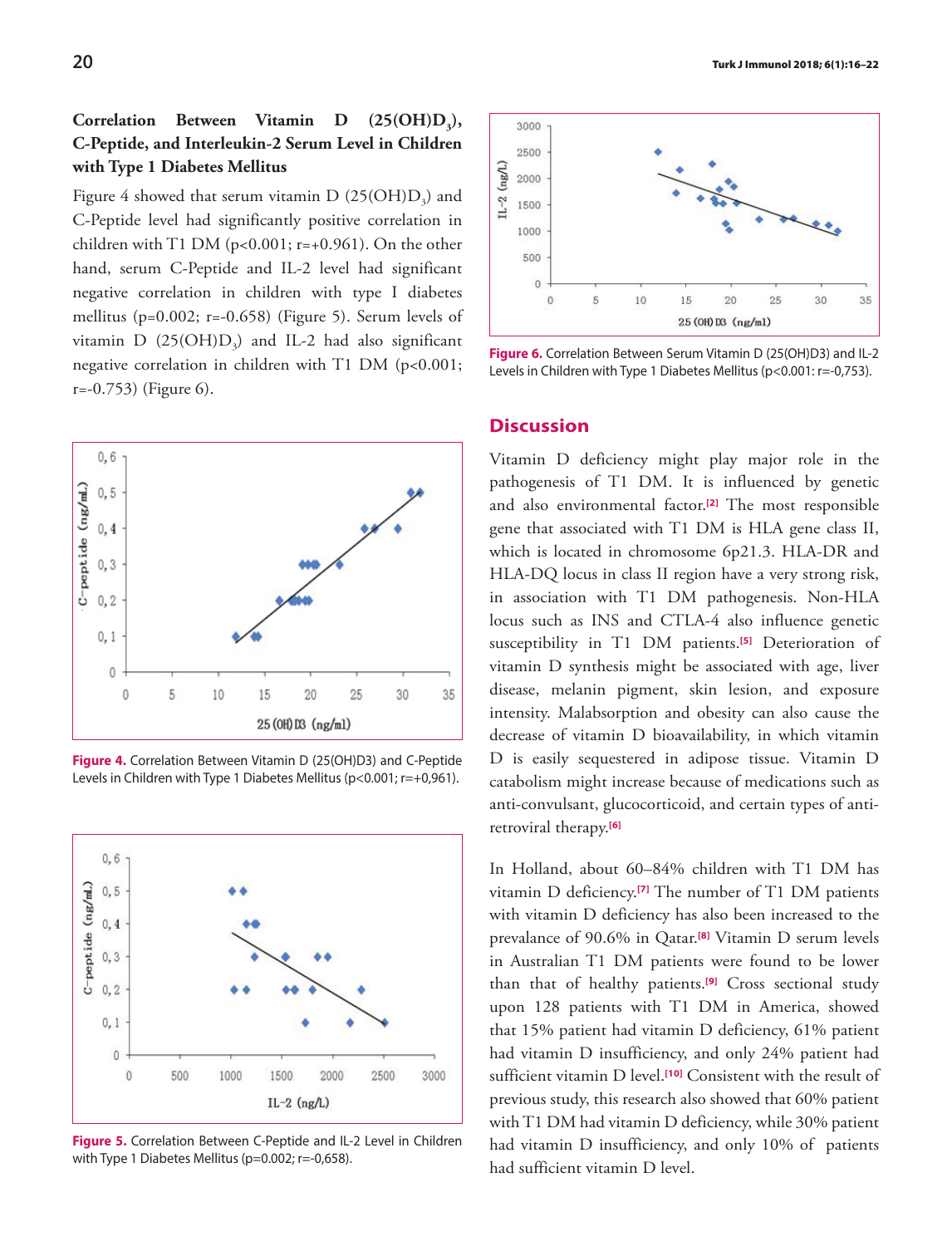Vitamin  $D(25(OH)D<sub>3</sub>)$  level was used to assess the level of vitamin D in circulation, instead of the active form of vitamin D  $(1.25 \text{ (OH)} , D)$ . This active form of vitamin D is not a good indicator for vitamin D deposition parameter because of its short half life (4 hours) and low concentration in circulation (100–1000 times lower than vitamin  $D(25(OH)D<sub>2</sub>)$  level). Moreover, vitamin D deficiency might increase PTH (parathyroid hormone) which can induce the activity of 1-alpha hydroxylase. It will cause the level of vitamin D  $(1.25 \text{ (OH)}, D)$  increase and mimic normal assessment.**[\[11\]](#page-6-0)** 1.25-Dihydroxyvitamin D3 (1.25 (OH)  $<sub>2</sub>D$ ) inhibits lymphocyte activation and</sub> affects other elements of the immune system, such as cytokines and immunoglobulin production, as well as Major Histocompatibility Complex (MHC) class II and the cluster differentiation 4 (CD4) expression.**[\[12\]](#page-6-0)**

The level of serum vitamin D  $(25(OH)D<sub>3</sub>)$  in T1 DM patients was found to be significantly lower than that in control group. Significant positive correlation between serum vitamin  $D(25(OH)D<sub>3</sub>)$  and C-Peptide level in children with T1 DM showed that low level of serum vitamin  $D(25(OH)D<sub>3</sub>)$  in T1 DM patients was highly correlated with low C-Peptide levels.**[\[13\]](#page-6-0)** It was also found that level of serum C-Peptide in T1 DM patients was significantly lower than that in control group. Low levels of C-Peptide in all T1 DM patients (<0.6 mg/dL) indicates that 70–90% pancreatic beta cells are impaired and malfunctioning.**[\[14\]](#page-6-0)** Exogenous insulin therapy has no suppressive effect on the ability of beta-cells to secrete C-Peptide. However, the effect of insulin administration was not strong enough to enhance the secretion of C-Peptide endogenously.**[\[15\]](#page-6-0)**

Vitamin D might have indirect immunomodulator effect on T-cell regulation, therefore it will inhibit proinflammatory cytokine and provide protection to target tissue such as pancreatic beta cells. Vitamin D can also produce inhibition cytokine and counter act the proinflammatory cytokine.**[\[2\]](#page-6-0)** Pro-inflammatory cytokine is more dominant than anti-inflammatory cytokine in patients with T1 DM. Consistent with the study, level of serum IL-2 in T1 DM patients was significantly higher than that in control group. This inflammatory condition will affect the pancreatic beta cells and reduce its function. **[\[16\]](#page-6-0)** In a study by Hussain MJ et al.,**[\[17\]](#page-6-0)** TNF-α and soluble IL-2 receptor were found to be increased in patients with T1 DM, and also in their first generation. Serum vitamin  $D$  (25(OH) $D_3$ ) and IL-2 had also significant negative

correlation in children with T1 DM. Therefore, low level of vitamin D tends to increase the level of IL-2. Increasing level of IL-2 and IL-2R were associated with low levels of vitamin D.**[\[17\]](#page-6-0)**

Vitamin D receptor (VDR) polymorphism is often associated with the pathogenesis of T1 DM because vitamin D exerts its action via the nuclear VDR.**[\[18\]](#page-6-0)** The VDR belongs to the steroid receptor super-family and is widely expressed in pancreatic cells. Although the exact role of VDR polymorphisms in TI DM pathogenesis has been unclear yet, several studies have suggested association between VDR single nucleotide polymorphism (SNP) and TI DM.**[\[12\]](#page-6-0)** Between four well known SNPs, FokI polymorphism (rs2228570) is associated with increased risk of T1 DM.**[\[18\]](#page-6-0)** This SNP results in an alternative transcription initiation site, leading to new protein variant.**[\[19\]](#page-6-0)**

In this study, two T1 DM patients had normal vitamin D level, while the level of C-Peptide was low and the level of IL-2 was high. It might be possible that those patients had normal level of vitamin D, but could not work properly. This condition tends to increase the inflammatory state and influence the function of pancreatic beta cells. In fact, specific polymorphism of VDR will make the structure does not fit anymore to bind to active vitamin D. VDR with FokI polymorphism has totally different structure, in comparison with full length VDR. New structure of VDR will undergo conformational changes after both DNAligand interaction, and also provide different response to  $1.25$  (OH)<sub>2</sub>D.<sup>[\[2\]](#page-6-0)</sup>

## **Conclusion**

Circulating vitamin  $D(25(OH)D<sub>3</sub>)$  level seems to be related to inflammatory condition in T1 DM. Low level of serum vitamin  $D(25(OH)D<sub>3</sub>)$  in patients with T1 DM tends to increase the level of IL-2. Moreover, low level of serum vitamin D  $(25(OH)D<sub>3</sub>)$  in T1 DM patients was also highly correlated with pancreatic beta cells' impairment, which is marked by low C-Peptide level and high IL-2 levels.

**Conflict of Interest:** No conflict of interest was declared by the authors.

**Peer-review:** Externally peer-reviewed.

**Ethics Committee Approval:** The use of blood samples in this research was approved by local ethical committees, and all patients were given written consent prior to their participation in this study. This research was conducted according to the Declaration of Helsinki Principles..